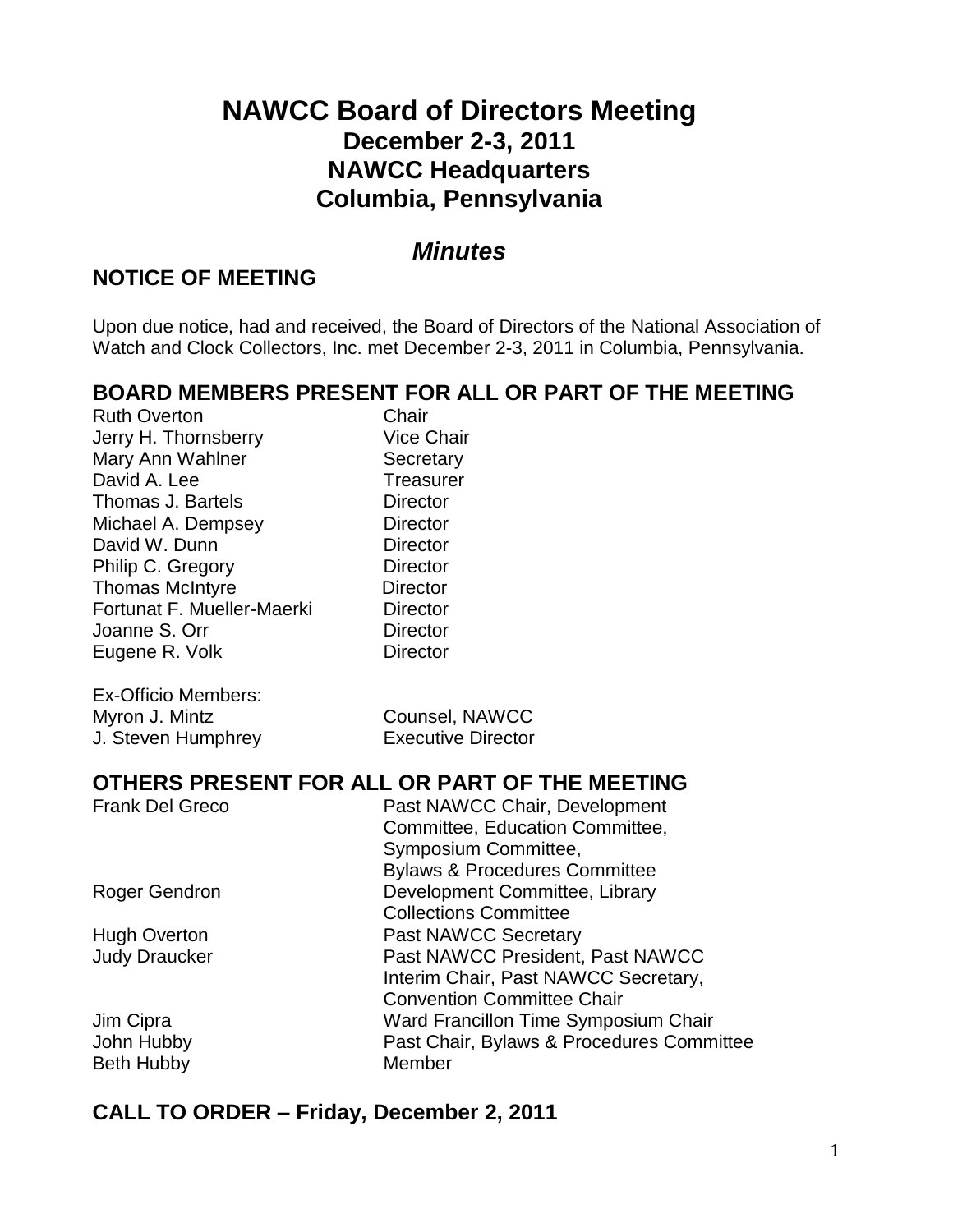With a quorum established, Chair Ruth Overton called the meeting of the Board of Directors of the National Association of Watch and Clock Collectors, Inc. to order at 8:00 am.

Chair Overton welcomed the members of the Board and the guests present.

**MOTION:** Secretary Wahlner, Seconded by Director Dunn: That the Board approve the agenda as presented to include all expected business. **Motion carried.**

Voting Yea: Bartels, Dempsey, Dunn, Gregory, Lee, McIntyre, Mueller-Maerki, Orr, Thornsberry, Volk, Wahlner. Voting Nay: None.

### **DEVELOPMENT TASK FORCE REPORT**

Vice Chair Thornsberry reported on the activities and conclusions of the Development Task Force.

The DTF Preliminary Report is available at http://nawcc.org/index.php/board-ofdirectors/back-up-materials/2011-bod-backup-material

The final report will be posted to the same site as it is completed.

#### **MEMBERSHIP TASK FORCE REPORT**

Director Bartels reported on the activities and conclusions of the Membership Task Force.

The Marketing Department Preliminary report is available at http://nawcc.org/index.php/board-of-directors/back-up-materials/2011-bod-backup-material

The final report will be posted to the same site as it is completed.

**MOTION:** Treasurer Lee, Seconded by Director Orr: That the report of the Membership Task Force be supported and accepted and turned over to the Membership Committee for implementation. **Motion carried**.

Voting Yea: Bartels, Dempsey, Dunn, Gregory, Lee, McIntyre, Mueller-Maerki, Orr, Thornsberry, Volk, Wahlner. Voting Nay: None.

#### **EDUCATIONAL TASK FORCE REPORT**

Director Dempsey reported on the activities and conclusions of the Educational Task Force.

The Education Task Force (report) is available at http://nawcc.org/index.php/board-ofdirectors/back-up-materials/2011-bod-backup-material

The final report will be posted to the same site as it is completed.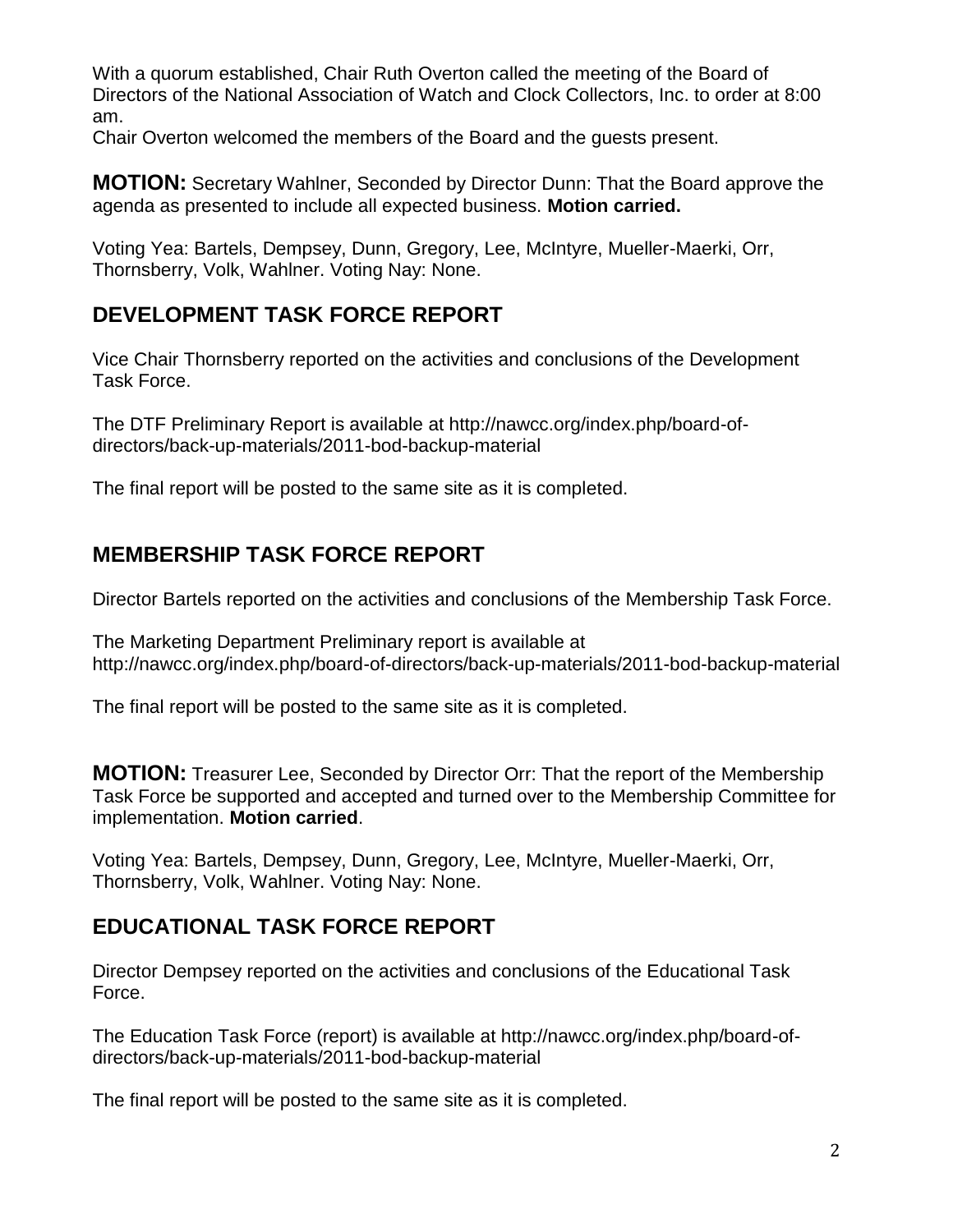**MOTION:** Director Bartels, Seconded by Director Mueller-Maerki: That the Board accept and support the report as presented. **Motion carried**.

Voting Yea: Bartels, Dempsey, Dunn, Gregory, Lee, McIntyre, Mueller-Maerki, Orr, Thornsberry, Volk, Wahlner. Voting Nay: None.

## **REVIEW OF FY12 BUDGET AND FINANCIAL REPORT**

Executive Director Humphrey presented an original estimate of the FY 12 budget and a revised FY 12 budget in an attempt to present a balanced budget to the Board. It appears there will be a budget shortage in excess of \$92,500. He also presented an estimated budget for FY 13, which will be presented to the Board for approval in the April 2012 meeting. Treasurer Lee also presented a listing of major projects required to adequately maintain the premises into the future.

**MOTION**: Secretary Wahlner, Seconded by Director Mueller-Maerki: That the Board enter into Executive Session for the purpose of discussing a personnel matter. **Motion carried.**

Voting Yea: Bartels, Dempsey, Dunn, Gregory, Lee, McIntyre, Mueller-Maerki, Orr, Thornsberry, Volk, Wahlner. Nay: none.

The Executive Session immediately convened at 1:05: pm. The Executive Session was concluded at 1:20 pm and the meeting returned to open session. Chair Overton reported that no motions were made or action taken in the Executive Session.

# **EXECUTIVE DIRECTOR REPORTS**

Executive Director Humphrey reported on the current status of the following:

Publications, Membership, Communications, Museum/Library, Education, and facilities.

The complete Executive Director's Report will appear in the January MART.

# **DEVELOPMENT AND ANNUAL FUND REPORT**

Executive Director Humphrey reported that the Annual Fund for the period of April 1, 2010 to November 1, 2011, had received \$26,057. A third reminder will be sent in February. He discussed donation, estate gifts, the Heritage Society, CGA, and IRA rollovers. He further stated that NAWCC is in need of a gift acceptance policy which will be presented to the Board for approval in January-February 2012 after the new Development Committee Chair and committee has reviewed the new policy.

# **IT AND INTERNET PROJECTS REVIEW AND UPDATE**

Executive Director Humphrey and Director McIntyre reported that there are 33,388 registered members of the message board. 3000 members have logged on in the last 30 days. The 4Sale site has 1700-1800 registered members but only 50 to 70 items listed for sale at any one time.

# **MEET WITH DEVELOPMENT CONSULTING FIRM**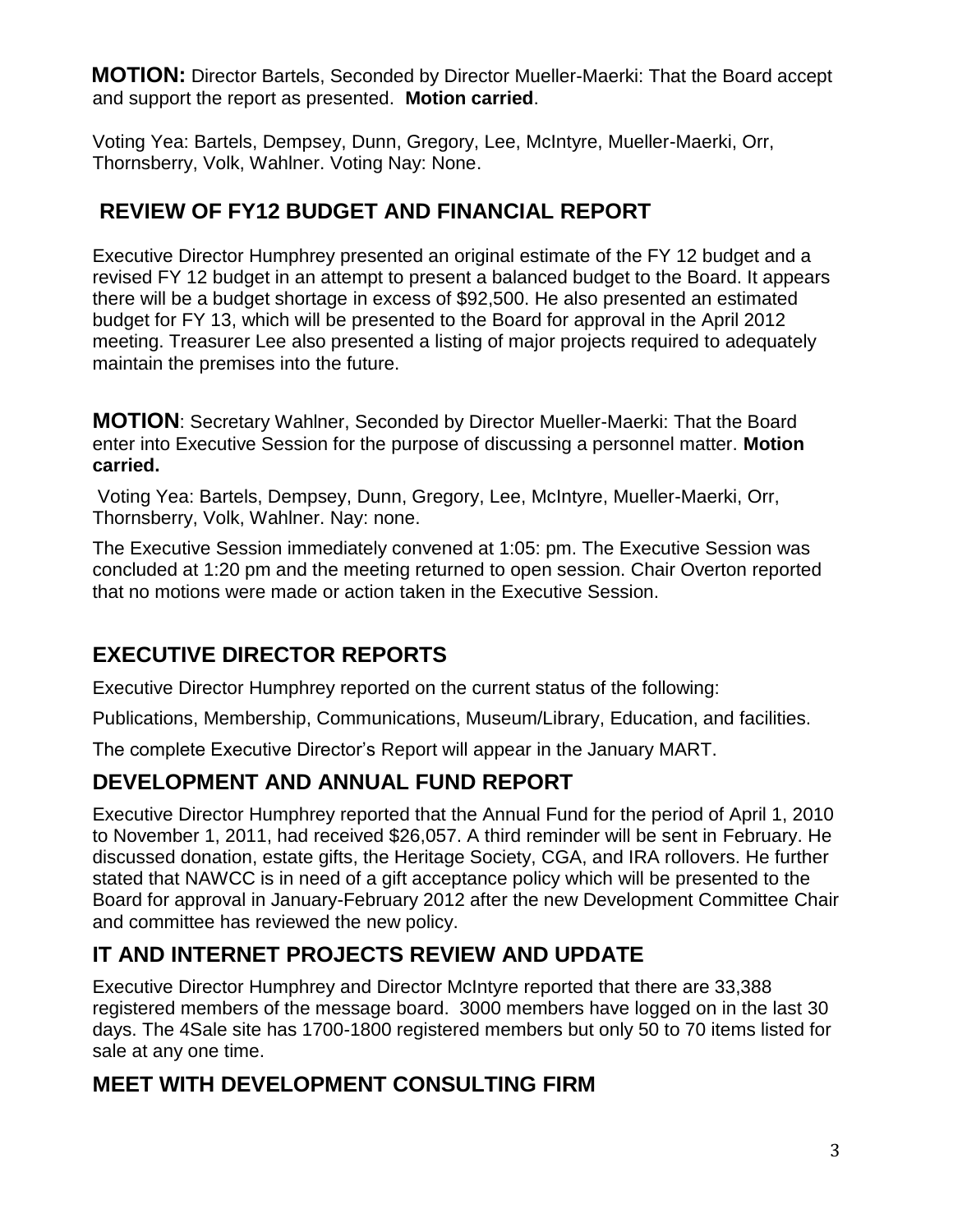At the request of Vice Chair Thornsberry as Chair of the Development Task Force the board met with Chuck Bentz of the Novis Group. Mr. Bentz stated that most of his clients over the last thirty years are museums. He explained the process, actions, and fees required for a Capital Fund Campaign.

#### **MUSEUM ACCREDITATION STATUS AND PLANS**

Director Dunn stated that the Accreditation Committee had been dissatisfied with the Strategic Plan for NAWCC, as it did not address the Museum. A new strategic plan addressing only the museum has been drafted and will be forwarded to the Accreditation Committee.

The NWCM 5 year Strategic Plan may be viewed at: http://nawcc.org/index.php/board-ofdirectors/back-up-materials/2011-bod-backup-material

**MOTION:** Director Dunn, Seconded by Director Bartels: That the Strategic Plan 2012- 2017 be adopted by the Board of Directors as the official Strategic Plan of the NWCM. **Motion carried.**

Voting Yea: Bartels, Dempsey, Dunn, Gregory, Lee, McIntyre, Mueller-Maerki, Orr, Thornsberry, Volk, Wahlner. Voting Nay: None.

### **SCHOOL OF HOROLOGY REPORT**

Executive Director Humphrey reported on the current number of students, the efforts to seek additional students for the coming year and the continuing efforts of the Service Center.

#### **SCHOOL OF HOROLOGY BUSINESS PLAN**

**MOTION:** Director Volk, Seconded by Treasurer Lee: That the Executive Director provide the current school plan to maintain a balanced budget for actual school enrollment. Information on recruiting, development and repair income could be included. **Motion carried.**

Voting Yea: Bartels, Dempsey, Dunn, Gregory, Lee, McIntyre, Mueller-Maerki, Orr, Thornsberry, Volk, Wahlner. Voting Nay: None.

## **RESEARCH TASK FORCE REPORT**

Director McIntyre reported that he had completed his task of seeking a Research Committee Chairman and the name of a candidate will be brought to the Board on Saturday, December 3.

Meeting recessed at 5:35

## *SATURDAY DECEMBER 3, 2011*

With a quorum established, the meeting of the Board of Directors of the National Association of Watch and Clock Collectors, Inc. was reconvened by Chair Overton at 8:02 am.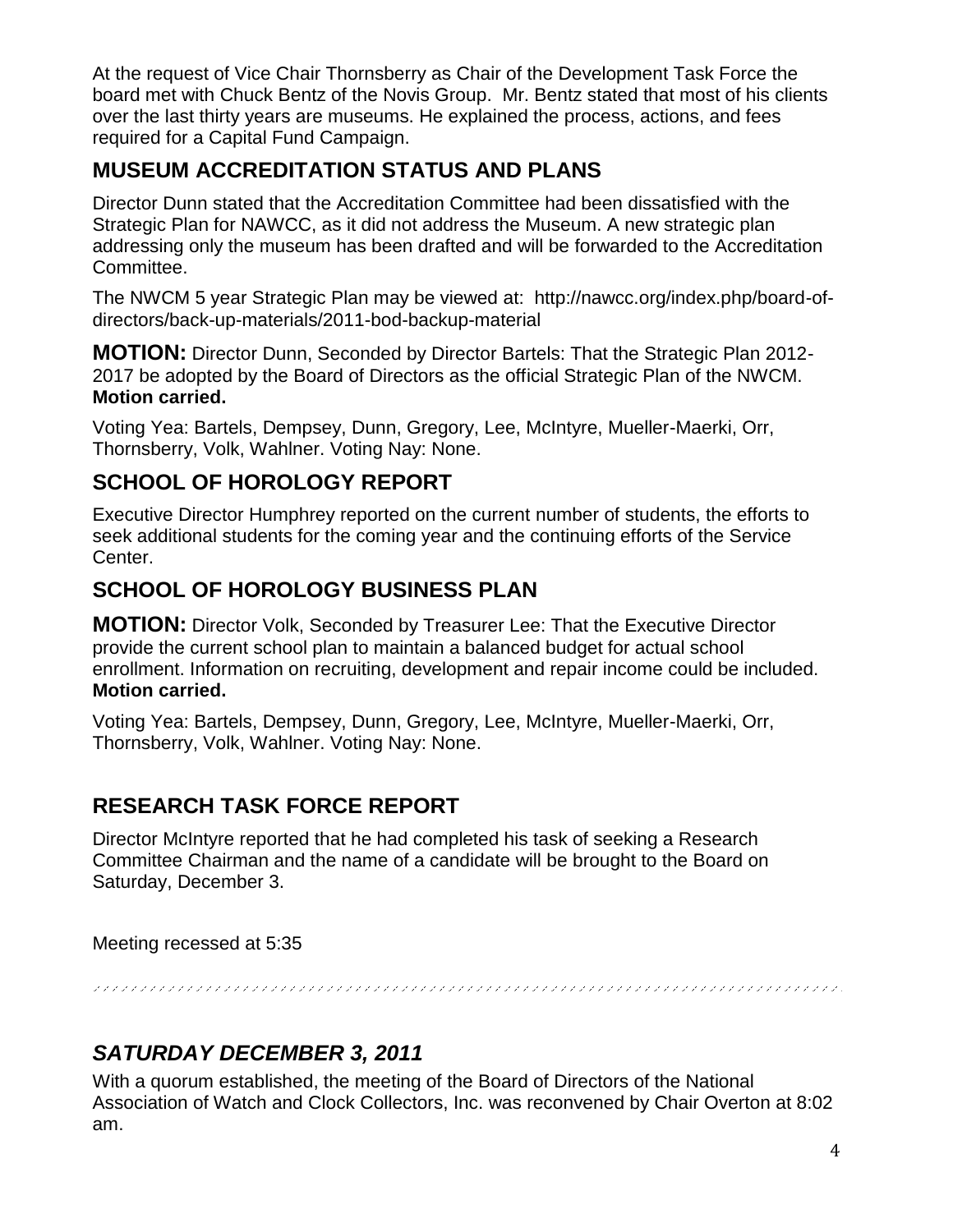**MOTION:** Secretary Wahlner, Seconded by Director Bartels: That the Board enter into Executive Session for the purpose of discussing a personnel matter and committee chairs. **Motion carried**.

Voting Yea: Bartels, Dempsey, Dunn, Gregory, Lee, McIntyre, Mueller-Maerki, Orr, Thornsberry, Volk, Wahlner. Voting Nay: None

The Executive Session immediately convened at 8:05 am. The Executive Session was concluded at 10:20 am and the meeting returned to open session. Chair Overton reported that no motions were made or action taken in the Executive Session.

**MOTION:** Director Volk, Seconded by Mueller-Maerki: That Jerry Thornsberry (MO) be nominated to be Chair of the NAWCC Development Committee. **Motion carried** by required majority. Vote was by secret ballot.

**MOTION:** Director Volk, Seconded by Director Orr: That Thomas Bartels (NV) be nominated to be Chair of the NAWCC Membership Committee. **Motion carried** by required majority. Vote was by secret ballot.

**MOTION:** Director McIntyre, Seconded by Director Dempsey: That Andrew Dervan (MI) be nominated to serve as Chair of the NAWCC Research Committee. **Motion carried** by required majority. Vote was by secret ballot.

**MOTION:** Director Mueller-Maerki, Seconded by Director Dunn: That the Board accepts the report of the Development Task Force. **Motion carried**.

Voting Yea: Bartels, Dempsey, Dunn, Gregory, Lee, McIntyre, Mueller-Maerki, Orr, Thornsberry, Volk, Wahlner. Voting Nay: None

**MOTION:** Director Mueller-Maerki, Seconded by Director McIntyre: That the Novis Group be retained at a cost not to exceed \$18,000 plus expenses to launch phase one of a major endowment and capital fundraising campaign. **Motion carried** by required majority. Vote was by secret ballot.

The funding for Phase I has been funded by personal donations from the entire Board of Directors and NAWCC guests in attendance at the board meeting.

#### **Ward Francillon Time Symposium Reports**

NAWCC Symposium Committee Chair Jim Cipra reported on the 2011 Cincinnati Symposium held October 20-22, 2011 with a total attendance of 100. Final financial report is still under review.

The 2012 Symposium will be held on October 11-13, 2012 at the Ramada Mall of America in Bloomington, MN. Subject: Carriage Clocks. The James Arthur lecture is a philosophical lecture whose subject is the choice of the speaker.

The 2013 Symposium will be held in November at Cal Tech in Pasadena, CA: subject: Public Time. Cal Tech is interested in producing the "Proceedings". It will be an international symposium on the level of the Harvard Symposium held a number of years ago.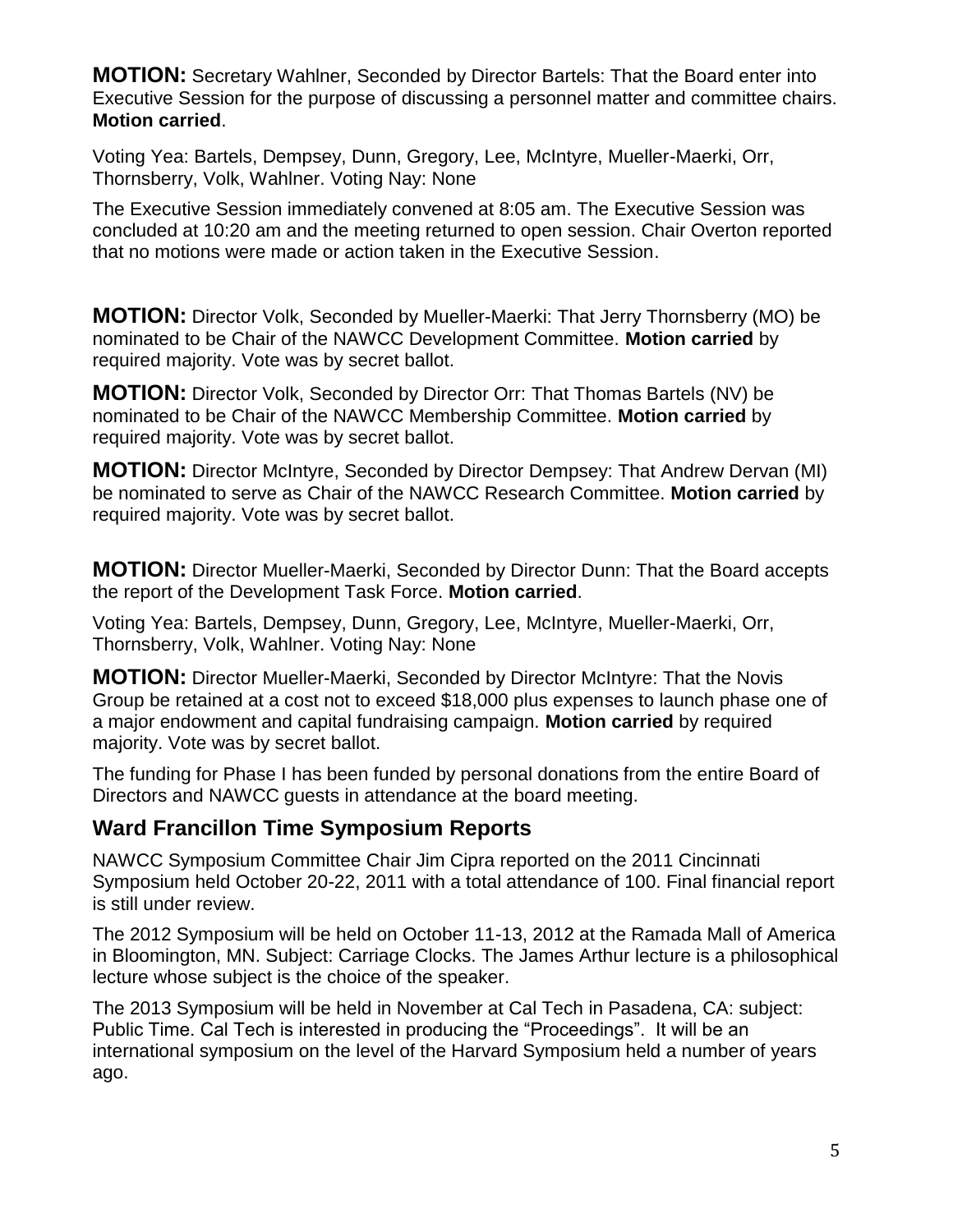**MOTION:** Secretary Wahlner, Seconded by Director Mueller-Maerki : That the proposed budget for the 2012 Ward Francillon Time Symposium on the subject of "Carriage Clocks" be approved. **Motion carried.**

Voting Yea: Bartels, Dempsey, Dunn, Gregory, Lee, McIntyre, Mueller-Maerki, Orr, Thornsberry, Volk, Wahlner. Voting Nay: None

The 2012 budget may be viewed at: http://nawcc.org/index.php/board-of-directors/backup-materials/2011-bod-backup-material

## **BYLAWS AND PROCEDURES COMMITTEE REPORT**

Secretary Wahlner discussed the activities of the Bylaws & Procedures Committee for the past six months in regard to the Motions and Directives documents and outlined activities for the coming year.

# **EXECUTIVE DIRECTOR DELEGATION OF AUTHORITY**

**MOTION:** Secretary Wahlner, Seconded by Director Gregory: That the NAWCC Board of Directors adopt the Delegation of Authority to the Executive Director as attached.

**MOTION:** Director Volk, Seconded by Director Dempsey: That the motion be tabled. **Motion carried.**

Voting Yea: Bartels, Dempsey, Dunn, Gregory, Lee, McIntyre, Mueller-Maerki, Orr, Thornsberry, Volk, Voting Nay: Wahlner.

### **EMERGENCY PREPAREDNESS PLAN**

**MOTION:** Secretary Wahlner, Seconded by Director Mueller-Maerki: Resolved, that the Executive Director being responsible for the creation and maintenance of an emergency preparedness plan for all activities at our corporate facilities in Columbia, PA. Should conduct reviews of said plan or appropriate parts thereof with local emergency authorities at least bi-annually or more frequently if required, as well as with other authorities that may require such plans. Further that the Board be informed at each winter meeting of the status of such plans and modifications thereto as well as the outcome of the periodic reviews and exercises with authorities. **Motion carried.**

Voting Yea: Bartels, Dempsey, Dunn, Gregory, Lee, McIntyre, Mueller-Maerki, Orr, Thornsberry, Wahlner. Voting Nay: Volk.

#### **TREASURER'S REPORT**

Treasurer Lee stated that he would be making three motions later in the meeting.

**MOTION:** Director Volk, Seconded by Treasurer Lee: That the Board enter into Executive Session for the purpose of discussing a personnel matter. **Motion carried.**

Voting Yea: Bartels, Dempsey, Dunn, Gregory, Lee, McIntyre, Mueller-Maerki, Orr, Thornsberry, Volk, Wahlner. Voting Nay: None

The Executive Session immediately convened at 2:25 pm. The Executive Session was concluded at 2:32 pm and the meeting returned to open session. Chair Overton reported that no motions were made or action taken in the Executive Session.

#### **RP/iMIS INTEGRATION PROJECT REPORT**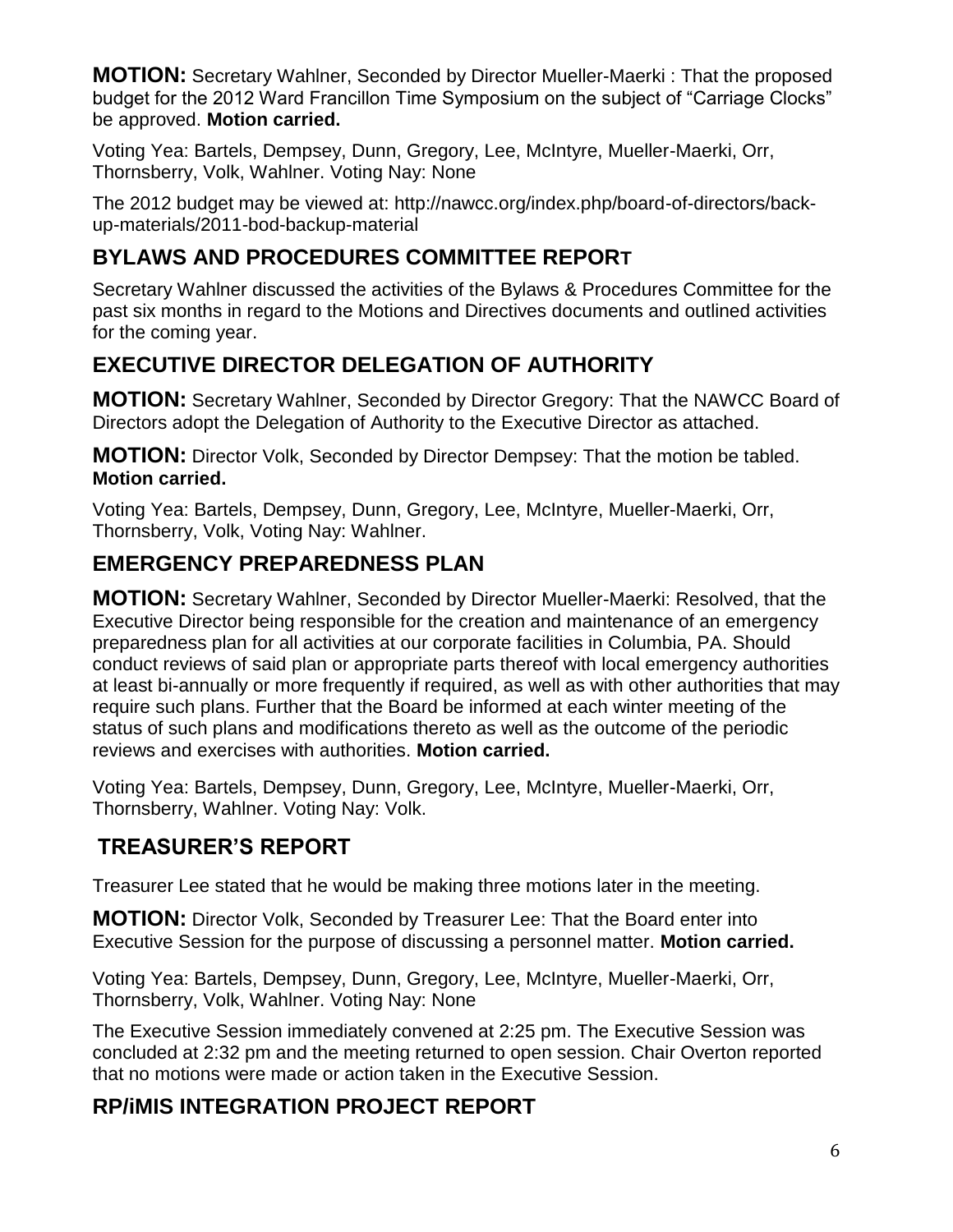Director Volk reported that the integration of the on-line registration would be automatic. This registration goes through iMIS credit card processing for which there is a small charge. It needs to have a live test on an upcoming Regional.

## **NATIONAL CONVENTION REPORTS**

NAWCC Convention Committee Chair Judy Draucker reported that the 2011 Overland Park Convention resulted in net proceeds to NAWCC of \$49,975.00.

Secretary Wahlner gave an update of the 2012 Pasadena Convention.

Contracts for the 2013 Convention in Dayton are in place. The final budget will be presented to the Board for approval in February 2012. There is no formal proposal as yet for the 2014 Milwaukee Convention. Chattanooga, TN is being considered as the 2015 site with Richmond, VA being considered for 2016.

The Regional Handbook will be ready for Board review and approval in January-February, 2012.

**MOTION:** Director Bartels, Seconded by Director Dempsey: That we approve June 14- 17, 2014 for the National Convention in Milwaukee, WI. **Motion carried.**

Voting Yea: Bartels, Dempsey, Dunn, Lee, McIntyre, Mueller-Maerki, Orr, Thornsberry, Volk, Wahlner. Voting Nay: Gregory

### **ELECTRONIC MEETING PROCEDURE**

**MOTION:** Secretary Wahlner, Seconded by Director Dunn: To bring back from the September, 2011 meeting the motion to approve the Revised Electronic Meeting Procedures. **Motion carried.**

Voting Yea: Bartels, Dempsey, Dunn, Gregory, Lee, McIntyre, Mueller-Maerki, Orr, Thornsberry, Volk, Wahlner. Voting Nay: None

**MOTION:** Director Volk, Seconded by Treasurer Lee: To replace all of the electronic procedure within the current motion except for "Procedure for Confirmation of Director Appointments" with the following

Electronic Meeting Procedure

A Board of Directors electronic meeting will be convened on the first day on the month following each physical board meeting. The electronic meetings will be conduced in accordance with the current version of Robert's Rules of Order with the addition of the following specific changes:

- 1) Motions may be made at any time during the meeting.
- 2) Motions made must be seconded within 2 calendar days from the date the motion was made or the motion will be removed from the floor.
- 3) Discussion shall be open for 10 calendar days following the motion second.
- 4) Voting will take place for 2 days following the close of the discussion period.
- 5) The electronic meeting will be closed for the last day of the month which precedes the next physical meeting unless business is pending and a privileged motion to adjourn to the starting time and date of the next physical meeting is made and approved.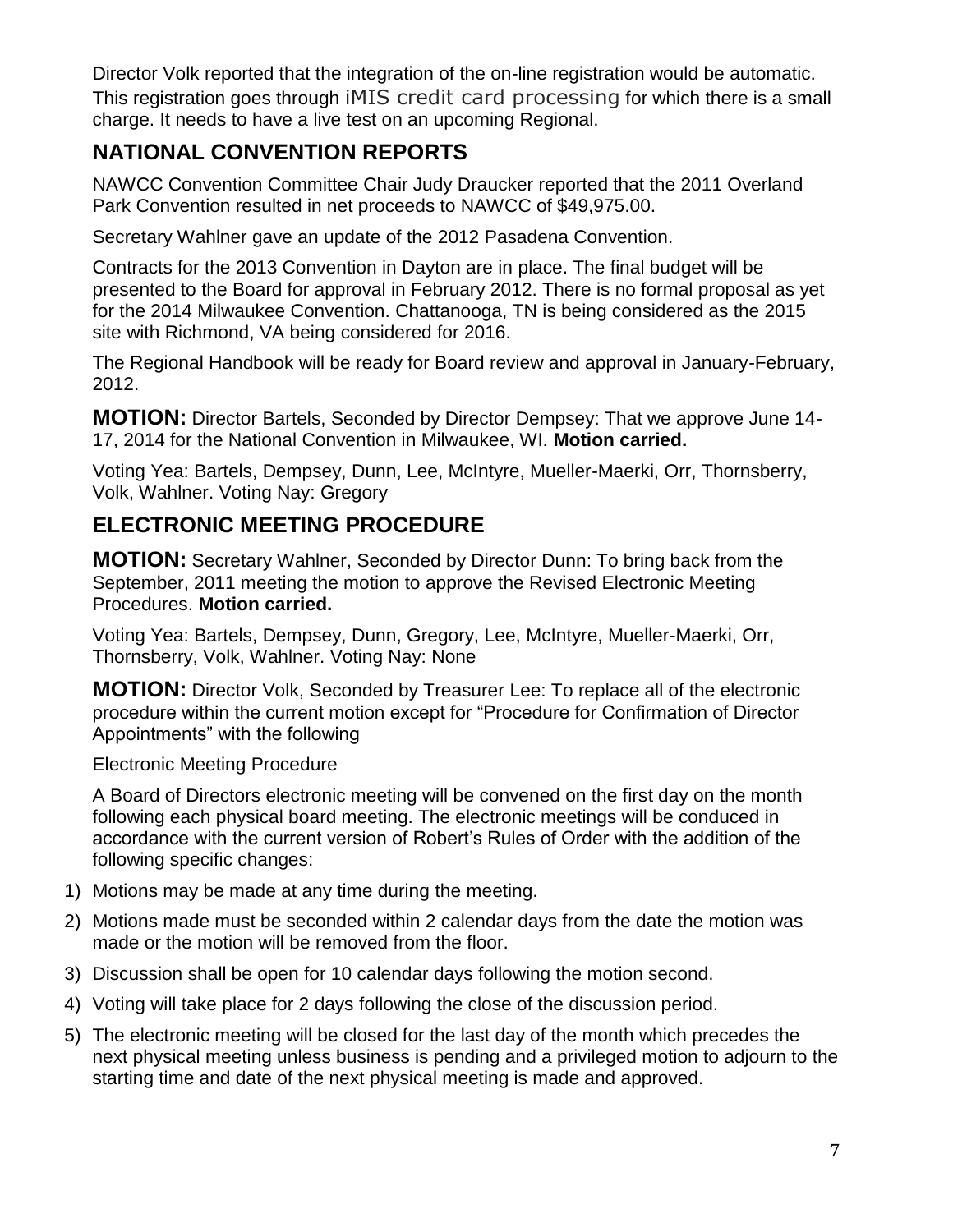6) Chair will specify the start and closing date of each element of the motion (second, discussion, and voting).

Chair Overton passed the gavel to Vice Chair Thornsberry.

**MOTION**: Director McIntyre, Seconded by Director Dempsey: To amend the above motion to provide member access to the NAWCC Board of Directors Electronic meeting with procedures to be provided.

Amendment #2 **Motion failed.** Voting Yea: Dempsey, Lee, McIntyre, Volk. Voting Nay: Bartels, Dunn, Gregory, Mueller-Maerki, Orr, Overton, Thornsberry, Wahlner.

Amendment #1 **Motion failed**. Voting Yea: Bartels, Dempsey, Lee, Volk, Voting Nay: Dunn, Gregory, McIntyre, Orr, Overton, Thornsberry, Wahlner. Abstention: Mueller-Maerki.

Return to the main motion. **MOTION:** Secretary Wahlner, Seconded by Director Orr: That the revised Electronic Meeting Procedure be amended as follows:

- 1) Change date of approval to December 3, 2011 (all pages).
- 2) Add a new sentence under item 7 at the end (on page 4 of 12) If the proposer does not open a new discussion topic within 24 hours following restatement of the motion by the Chair, any Director may do so to enable the meeting to proceed.
- 3) Change date of the  $18<sup>th</sup>$  to the  $17<sup>th</sup>$  under Item A of the Suspension of Rules Procedure.

**Motion carried**. Voting Yea: Bartels, Dempsey, Dunn, Gregory, Lee, McIntyre, Mueller-Maerki, Orr, Overton, Volk, Wahlner. Voting Nay: Thornsberry.

**Main motion** (the original Electronic Meeting Procedure which was postponed to this meeting) **failed** as no majority reached. Voting Yea: Gregory, McIntyre, Mueller-Maerki, Orr, Overton, Wahlner. Voting Nay: Bartels, Dempsey, Dunn, Lee, Thornsberry, Volk,

Gavel returned to Chair Overton.

**MOTION:** Director Dempsey, Seconded by Director Bartels: That the Board enter into Executive Session for the purpose of discussing a personnel matter. **Motion carried.**

Voting Yea: Bartels, Dempsey, Dunn, Gregory, Lee, McIntyre, Mueller-Maerki, Orr, Thornsberry, Volk, Wahlner. Voting Nay: None

The Executive Session immediately convened at 3:50 pm. The Executive Session was concluded at 3:58 pm and the meeting returned to open session. Chair Overton reported that no motions were made or action taken in the Executive Session.

**MOTION**: Director Orr, Seconded by Director Bartels: That the NAWCC Board of Directors award Special Commendations to William F. Keller and Snowden Taylor, outstanding members and mentors who have provided decades of leadership and publications that inspired others to research, learn and restore, thereby keeping the spirit of horology burning brightly. **Motion carried**.

Voting Yea: Bartels, Dempsey, Dunn, Gregory, Lee, McIntyre, Mueller-Maerki, Orr, Overton, Thornsberry, Volk, Wahlner. Voting Nay: None

**MOTION**: Treasurer Lee, Seconded by Director Bartels: To accept a revised FY12 actual/forecast of \$74,628 loss and balance it by taking up to \$27,000 from the Museum/Library Fund and \$48,000 from the Heritage Fund, both Board Restricted Funds. **Motion carried.**